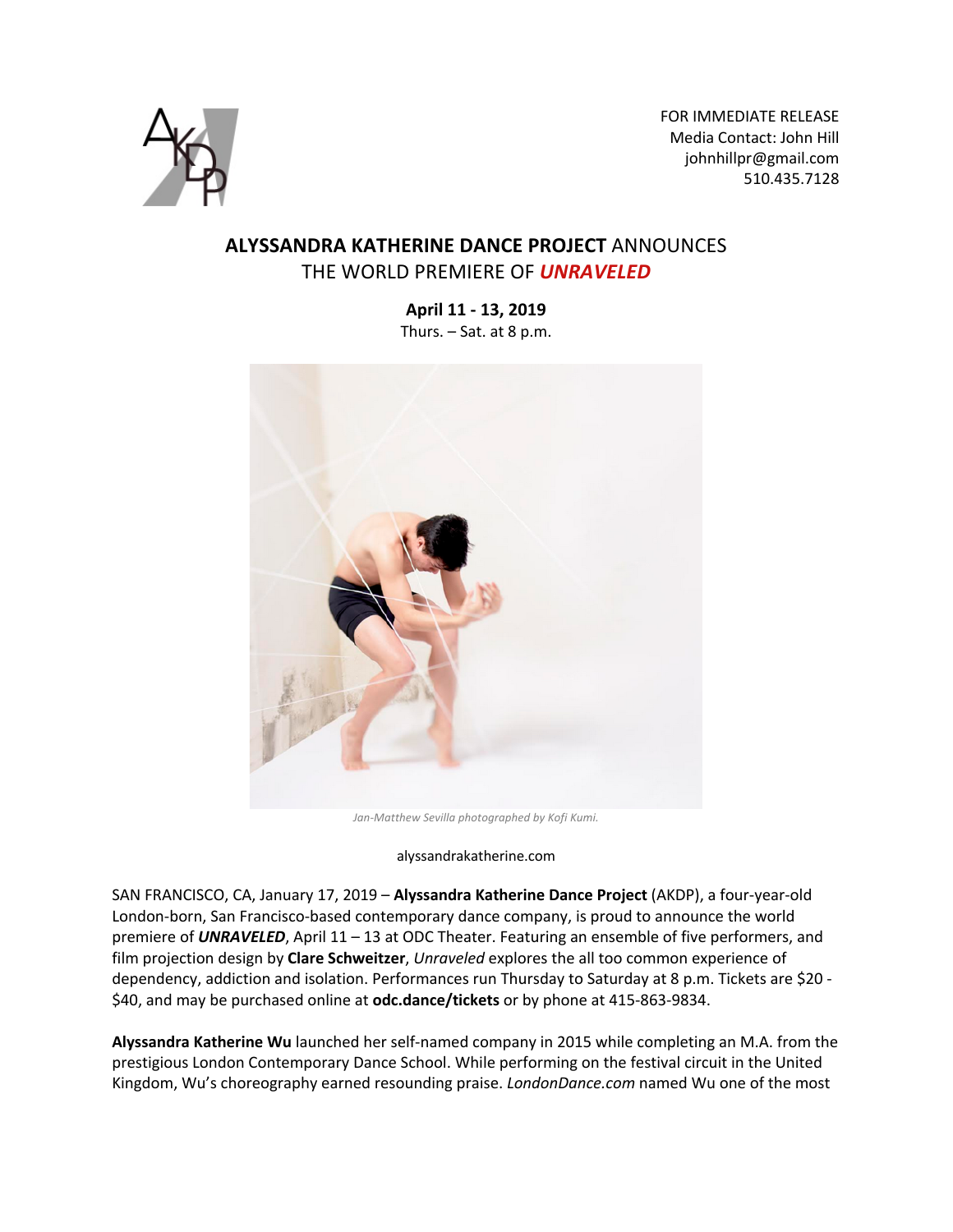promising young choreographers of her generation. Since relocating to the Bay Area where Wu was born and raised, AKDP has continued to turn heads, earning an audience choice award at PUSHfest 2016, in addition to several competitive grants and awards. After *Brace Forward* which premiered in 2017, *Unraveled* is AKDP's second evening-length work to date.

In *Unraveled*, each of the five performers – **Kelsey Gerber**, **Tayler Kinner**, **Jan-Matthew Sevilla**, **James Washington** and **Erin Yen** – blends movement with spoken word, drawing on a mix of personal stories of dependency and addiction, in addition to stories gathered through interviews with members of an East Bay chapter of Alcoholics Anonymous and the Center for Open Recovery in San Francisco.

For Wu, this is a very intimate project, and her performers will also draw on her own personal struggles with dependency and addiction. "My grandfather was a gambling addict, and he lost everything before he died," said Wu. "The trauma of that experience is something my family still carries. But I have also had my own struggles with dependency and substance abuse, and I believe that in sharing our own stories we can short-circuit the vicious cycle of shame and relapse."

"What does your 'shame monster' look like?" asked Wu of her dancers in the first rehearsal.

"I cast this piece for diversity to stress that dependency and addiction strike all of us, directly or indirectly, and that we're all sharing this experience regardless of gender, class, race, sexuality and so on."

Additional collaborators on *Unraveled* include lighting designer **Del Medoff** and technical director **Keagan Chipp**.

Following the performance on April 12, a representative from the Center for Open Recovery will join Wu in a talkback with the audience. AKDP is proud to donate \$2 from the sale of each ticket to Open Recovery.

Performances of *Unraveled* are made possible in part by the Opportunity Fund at ODC Theater supported by the Fleishhacker Foundation*.* For more information, visit **odc.dance/Unraveled**.

#### **ABOUT ALYSSANDRA KATHERINE DANCE PROJECT**

Launched in London in 2015, Alyssandra Katherine Dance Project (AKDP) is a contemporary dance company currently based in San Francisco, California. After debuting to rave reviews at Resolution!, London's largest festival for emerging artists in dance, the company toured throughout the United Kingdom, presenting work at FRESH-Northeast, Foot Print and EMERGE. *LondonDance.com* named AKDP founder Alyssandra Katherine Wu one of the most promising emerging choreographers of 2015. Since relocating to San Francisco, AKDP has presented work in the Bay Area as well as Los Angeles. AKDP is the official winner of the audience choice award for PUSHfest 2016 and one of five companies to be selected for Joe Goode's Feedback Series 2018. AKDP is a proud recipient of the Fleishhacker Opportunity Fund and a Dancers' Group CA\$H Grant.

Wu holds an M.A. in Dance from London Contemporary Dance School and a B.A. in World Arts & Culture/Dance from the University of California, Los Angeles. She has danced for well-known choreographers including Victoria Marks, Cheng-Chieh Yu, Michel Kouakou, Ros Warby, Jorge Crecis and